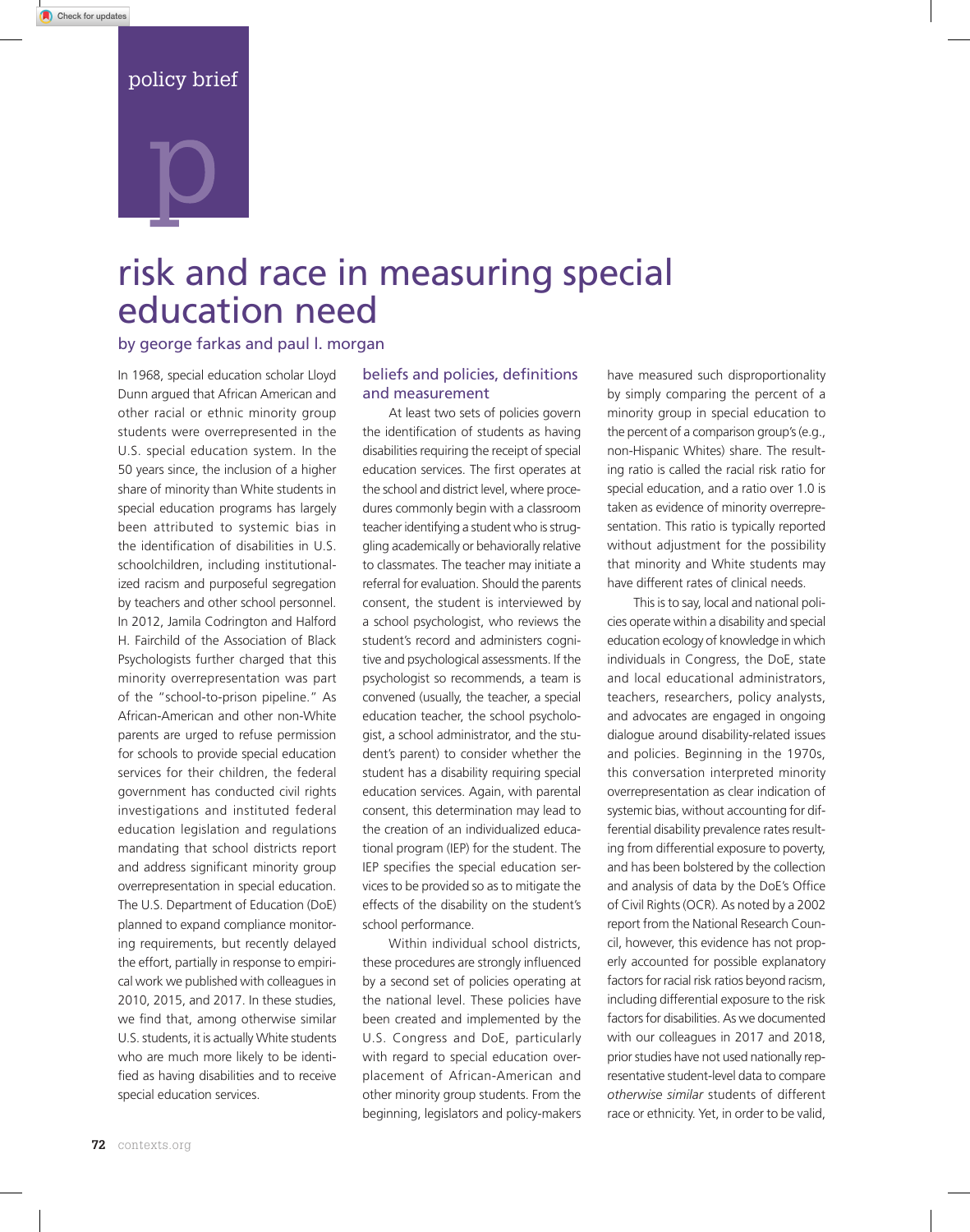| <b>Test Score</b> | <b>Whites</b> | <b>Blacks</b> | <b>Hispanics</b> | <b>Asians</b> | <b>American</b><br><b>Indians</b> | <b>Pacific</b><br><b>Islanders</b> | <b>Multiple</b><br><b>Races</b> |
|-------------------|---------------|---------------|------------------|---------------|-----------------------------------|------------------------------------|---------------------------------|
| Lowest 10%        | .74           | $.44***$      | $.43***$         | $.34***$      | $.48***$                          | $.43***$                           | $.66***$                        |
|                   | .34           | $.12***$      | $.13***$         | $.13***$      | $.18***$                          | $.10***$                           | $.25***$                        |
|                   | .20           | $.06***$      | $.08***$         | $.08***$      | $.11***$                          | $.06***$                           | $.13***$                        |
|                   | .12           | $.04***$      | $.05***$         | $.06***$      | $.08***$                          | $.04***$                           | $.09 *$                         |
| Middle 50%        | .08           | $.05***$      | $.03***$         | $.04***$      | $.05***$                          | $.03***$                           | $.06 *$                         |
|                   | .06           | $.03***$      | $.03***$         | $.04 *$       | $.04***$                          | $.03 *$                            | $.03***$                        |
|                   | .05           | $.02***$      | $.03***$         | .04           | .03                               | $.01 *$                            | .04                             |
|                   | .04           | $.01***$      | $.03***$         | .02           | .03                               | $.00 *$                            | .03                             |
|                   | .03           | .02           | $.02***$         | $.00***$      | .03                               | .01                                | .02                             |
| Highest 10%       | .02           | .01           | .01              | .01           | .01                               | .02                                | .01                             |
| N with IEP        | 9,600         | 3,020         | 5,690            | 350           | 900                               | 280                                | 860                             |

Proportion of Racial, Ethnic Group with IEP, by Test Score Decile, 2013 NAEP, 4th Grade, Test Score = Reading ( $N = 184,800$  students).

Note. \* p < 0.05; \*\* p < 0.01; \*\*\* p < 0.001 based on difference-of-proportions Z-tests in which each race/ethnic group is compared to Whites in the same test score decile. IEP = Individualized Education Program.

Source: Morgan et al. 2017. "Replicated Evidence of Racial and Ethnic Disparities in Disability Identification in U.S. Schools," *Educational Researcher* 46(6). Reproduced with permission.

as described by sociologist Lincoln Quillian and coauthors in a 2017 summary of audit studies of employment discrimination, studies of racial discrimination must compare otherwise similar groups, differing only by race or ethnicity.

#### what our research finds

When we undertook such analyses, we found that minority students were less likely to be identified as having disabilities than otherwise similar White students displaying similar clinical needs and attending the same schools. The table above displays an example of our findings, based on calculations from the National Assessment of Educational Progress (NAEP), data used by the National Center for Education Statistics to create "The Nation's Report Card."

Among students scoring in the lowest 10% on a general measure of reading achievement (displaying clinically significant reading difficulties), 74% of White students were receiving special education services compared to 44% of African American students. The table also shows that receiving special education

is strongly related to academic achievement, with better achieving students less likely to be receiving special education. For example, among those students with achievement in the next lowest, the 10-20% decile, 34% of White but only 12% of African American students are receiving special education. By the middle decile, less than 10% of any of the racial or ethnic groups are receiving special education. Across the deciles, the percentage of White students is consistently higher than the percentages for similarly achieving racial/ethnic minority students.

Why is receipt of special education services so strongly related to achievement? Because special education services are only to be provided to students whose disabilities are adversely affecting their educational performance. Our analyses suggest that U.S. teachers and administrators have been closely following this guideline; most of the students receiving special education have reading and mathematics achievement far below the great majority of other students. Among those students with serious

academic difficulties, White students are much more likely than minority group students to receive special education services designed to help them do better in school. We have replicated these findings across 36 nationally representative NAEP datasets going back to 2003, for separate categories of disability, for grades 4th, 8th, and 12th, and for contrasts between African-American and White males.

#### what should be done?

Despite the widespread belief that African-American and other race/ethnic minority group students are over-represented in special education because of systemic bias, our calculations show that U.S. schools primarily aim to provide special education services for students who are struggling academically. The difference seems to be that, among similarly achieving students, racial/ethnic minority students are less likely to receive special education services. Given this, what is the best policy for the future to address these inequities?

On the one hand, we should want every student who is struggling due to a